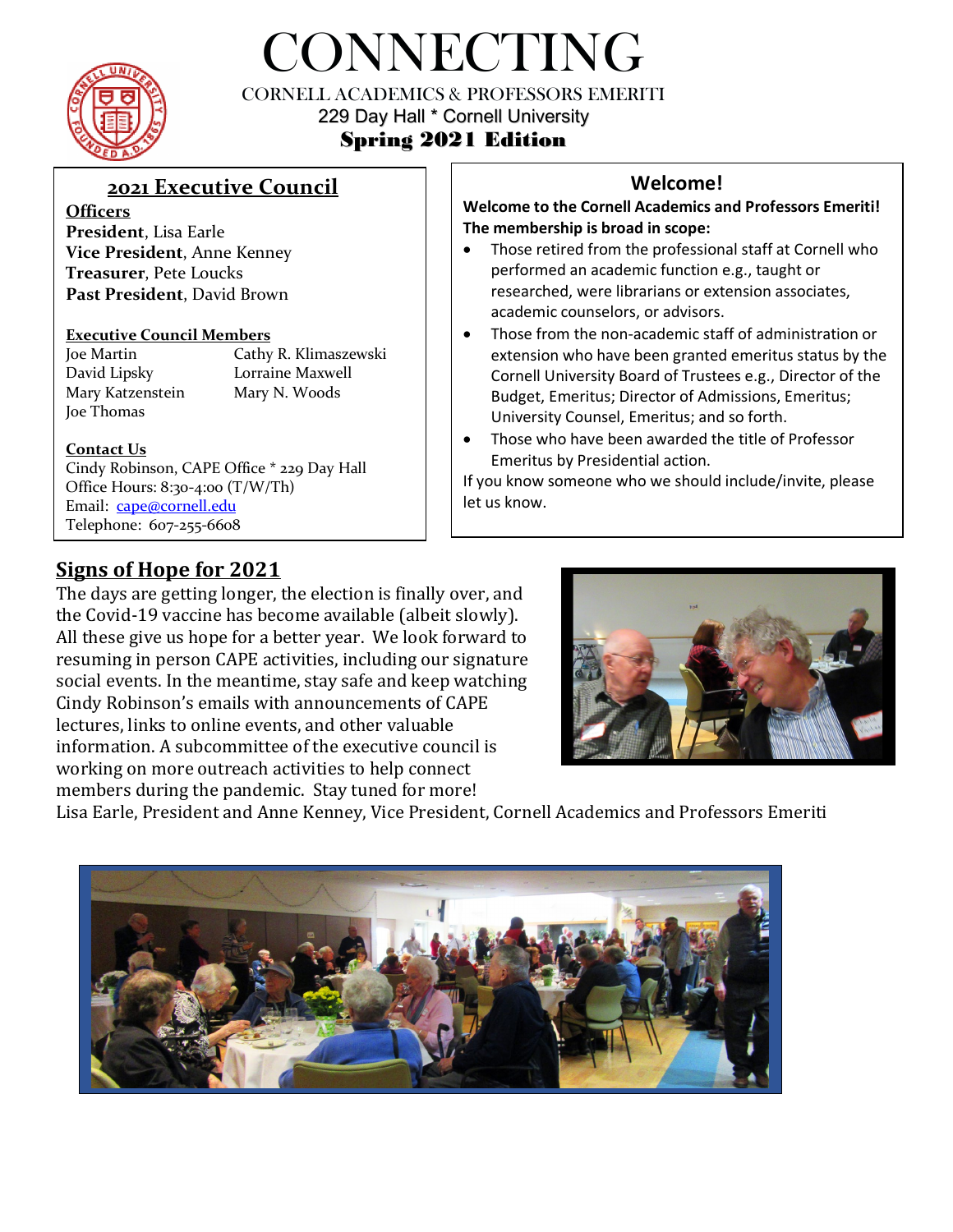### **We wish to thank the retiring members of the Executive Council**

We had several retiring Executive Council members this year. They came to the Executive Council and helped to shape and energy CAPE's Programs. We thank Jim Bisogni for his multi-term commitment and his assistance with the Podell Endowment Program! Thanks also goes to Christine Olsen for her term, fresh out of retirement, and for her assistance with the Podell Endowment Program, as well as her representation and reporting at the Faculty Senate. We wish to thank David Brown for serving as interim Vice President and for his energy and involvement with the lecture series before taking the helm as CAPE President. Many thanks to Frank Robinson for his many years on the council and for vision for an expanded social experience; for his highly influential conversations with Mr. Podell and his work as Lecture Series chair for several terms before taking the role as Vice President and President.

### **We also wish to welcome our incoming Members of the Executive Council**

Joe Thomas is the Anne and Elmer Lindseth Dean Emeritus and professor of operations management emeritus at the Samuel Curtis Johnson Graduate School of Management. Cathy Rosa Klimaszewski was Associate Director and Ames Curator of Education at the Herbert F. Johnson Museum of Art. David B. Lipsky is the Anne Evans Estabrook Professor of Dispute Resolution in the School of Industrial and Labor Relations, and was founding Director of the Scheinman Institute on Conflict Resolution at Cornell University.

### **We never got to say goodbye (for now)!**

We had a wonderful social hour at Kendal last March, in partnership with Kendal. We had a record number of people in attendance that night and people were just having so much fun that they were not leaving! But this would turn out to be one of the very last, if not the very last, social events connected to Cornell for a very long time. As we were cleaning up that night, President Pollock sent out her correspondence regarding the cancellation of social events. As we all know now, nothing would be the same for some time. Very shortly after this, I left Cornell and started working from home; everything was disrupted, and everyone was adjusting – or at least trying to. It's been quite a year. Anyway, here are some pictures from the Sid Tarrow talk and the spring happy hour we had at Kendal. CAPE will resume fun when it's safe enough to get together. That's a CAPE promise!

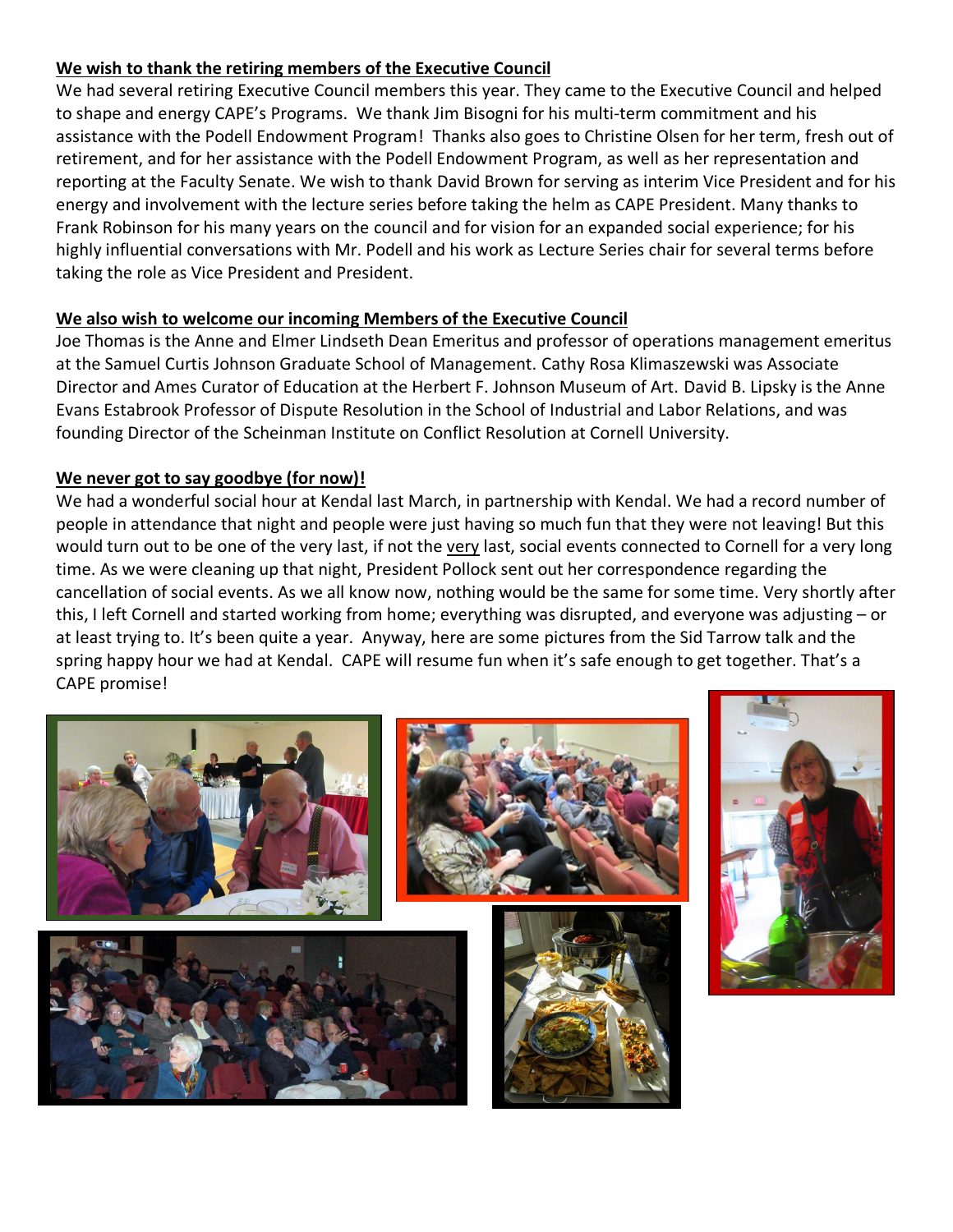CAPE (Cornell Academics and Professors Emeriti) welcomes contributions help to support the expenses that provide events such as the social hours, tours, lectures, tours, etc. --the suggested annual membership contribution is \$20 and voluntary. Thank you!

# 2021 Cornell Academics & Professors Emeriti

#### **Renewal?** □ First Time Member? □ Has Any of your information Changed? □ Yes □ No

**Name Department/Affiliation:** 

 **\_\_\_\_\_\_** 

**Preferred Address (Campus/Postal): \_\_\_\_\_\_\_\_** 

#### **Email address (if changed)**

Checks should be made out to "Cornell University". Please fill out this form and return it to: CAPE, 229 Day Hall, Cornell University, Ithaca, NY 14853

**\*\*\*\*\*\*\*\*\*\*\*\*\*\*\*\*\*\*\*\*\*\*\*\*\*\*\*\*\*\*\*\*\*\*\*\*\*\*\*\***

# **CAPE LECTURE SERIES – Spring 2021 The lecture series will be virtual until further notice**

**Thursday, January 28th 10:30am** 

### **Emerging deadly viruses and their glycoproteins - From infection to vaccines Hector Aguilar-Carreno, Microbiology and Immunology**

The current COVID-19 pandemic is a perfect example of why we should focus our research on emerging viruses that can cause future pandemics. Dr. Hector Aguilar-Carreno has been focused on studying such viruses for the last ~20 years. His talk will discuss his studies on viruses that originate in wild-life, such as bats, how these viruses use their glycoproteins to enter and infect cells, and how this knowledge can be used to create vaccines and discover therapeutic drugs against these viruses. Webinar link: [https://cornell.zoom.us/webinar/register/WN\\_YZyxaGA2TZumoQmJ2sTQAw](https://cornell.zoom.us/webinar/register/WN_YZyxaGA2TZumoQmJ2sTQAw)

## **Thursday, March 4th 10:30am \* Climate change and finding our greater purpose Michael Hoffmann, Professor Emeritus, Entomology**

We are living in extraordinarily challenging times—inundated with health, economic, social, political, and environmental crises. And of the many challenges we face, climate change looms larger every day. U.N. Secretary General António Guterres stated the global prognosis clearly: "The point of no return is no longer over the horizon. It is in sight and hurtling towards us." This lecture will use the foods we love and need to tell the climate change story. The flavors of teas, the nutritional quality of wheat and rice, the price of vanilla, and the yields of many crops are undergoing change—some subtle, some ominous. Addressing this challenge requires innovative research to develop more resilient crops, better practices and tools that help the agricultural and the food sectors adapt to the new normal and mitigate their impact. But it also requires that we all step up from the sideline and create change. The things we can do include becoming climate change literate, talk about climate change, make changes in our diets, get involved, and support and respect those who keep our pantries stocked. Most of us won't be heroes, but we can all make a difference. Greta Thunberg who started her climate change activism at the age of 15 once said, "I have learned you are never too small to make a difference." None of us are too small. We can find our greater purpose—helping tackle climate change. Webinar Link: [https://cornell.zoom.us/webinar/register/WN\\_KCQ0ZfVHQ2mOnkGDYERLqg](https://cornell.zoom.us/webinar/register/WN_KCQ0ZfVHQ2mOnkGDYERLqg)